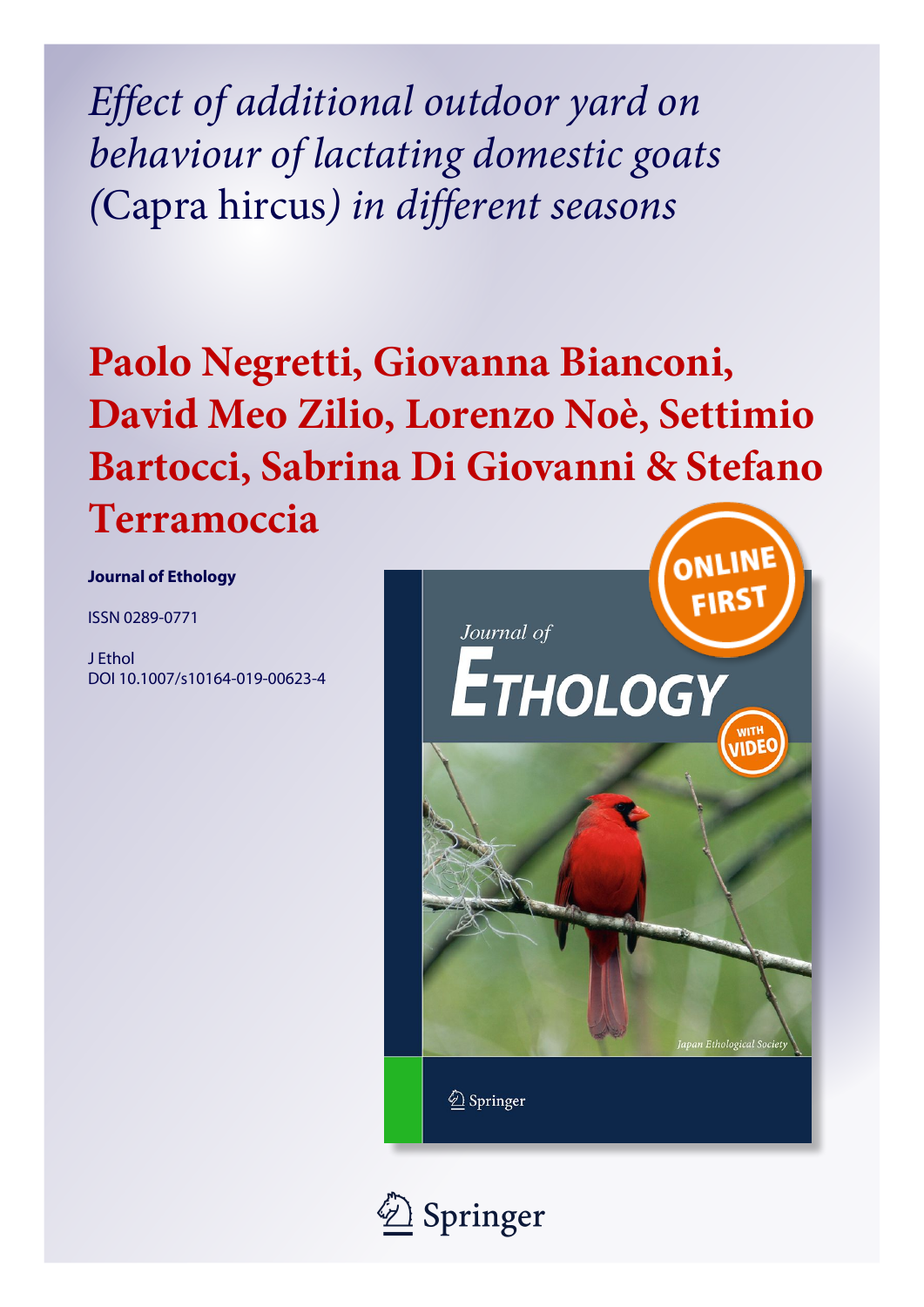**Your article is protected by copyright and all rights are held exclusively by Japan Ethological Society. This e-offprint is for personal use only and shall not be selfarchived in electronic repositories. If you wish to self-archive your article, please use the accepted manuscript version for posting on your own website. You may further deposit the accepted manuscript version in any repository, provided it is only made publicly available 12 months after official publication or later and provided acknowledgement is given to the original source of publication and a link is inserted to the published article on Springer's website. The link must be accompanied by the following text: "The final publication is available at link.springer.com".**

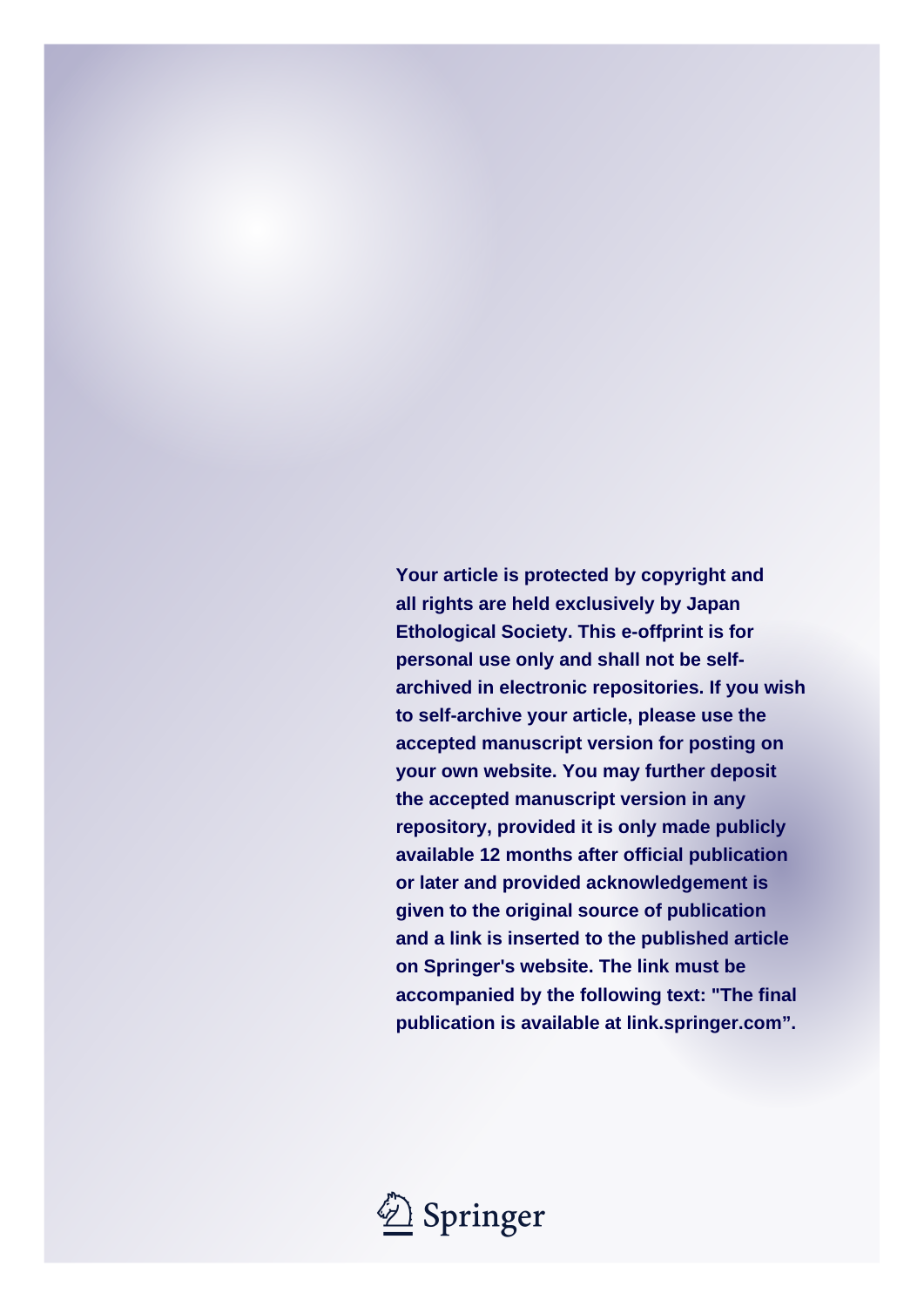#### **ARTICLE**



# **Efect of additional outdoor yard on behaviour of lactating domestic goats (***Capra hircus***) in diferent seasons**

Paolo Negretti<sup>1</sup> [·](http://orcid.org/0000-0002-8182-1833) Giovanna Bianconi<sup>1</sup> · David Meo Zilio<sup>2</sup> D · Lorenzo Noè<sup>3</sup> · Settimio Bartocci<sup>2</sup> · Sabrina Di Giovanni<sup>2</sup> · **Stefano Terramoccia<sup>2</sup>**

Received: 15 February 2019 / Accepted: 24 October 2019 © Japan Ethological Society 2019

#### **Abstract**

This study covered the efects of an improvement of the breeding environment on the behaviour of lactating goats. Two groups of 25 lactating Saanen goats were used: animals were reared in indoor pen  $(1.6 \text{ m}^2/\text{head})$  without (control IP group) or with (experimental OY group) access to an outdoor yard  $(1.0 \text{ m}^2/\text{head})$ . For the trial, carried out in two different periods (winter and spring) 5 days lasting, a specifc ethogram including feeding, resting, moving and play fghting (mock butting) or socio-positive (nuzzling) social behaviour was developed. Animals' behaviour was continuously video monitored. Goats in experimental OY group showed greater moving ( $P < 0.01$ ), a tendency to less feeding and resting ( $P < 0.10$ ). Social behaviour (butts + nuzzles), in both periods, showed significant differences  $(P < 0.01)$  between the two groups while as for the comparison among periods of the year, within the group, there were meaningful differences only for OY group ( $P < 0.01$ ). Experimental OY group's social behaviour analysis, between periods, revealed a signifcant diference in the outdoor yard only. On the other hand, the differences between indoor and outdoor were significant for both the periods  $(P < 0.01)$ . Butts and nuzzles of the goats in the control IP group are statistically different only in the second period ( $P < 0.05$ ). The OY group showed higher nuzzling in both periods, even though it was statistically confirmed only for the first one  $(P < 0.05)$ . Comparing the OY group butts and nuzzles between the two periods, only butts proved statistically different  $(P < 0.05)$  according to an improvement in climatic conditions. Giving the goats the possibility to use an outdoor yard, their competitiveness increases. As for the use of the space by OY group, staying in the indoor pen and in the outdoor yard as well as the looking out *activity* time suggests that the behaviour of goats was infuenced by climatic conditions with regard to the utilization of the outdoor yard exclusively  $(P < 0.01)$ . Goats that have an external space available are more active in socialization and show greater disposition to perform their normal, natural and complete behaviour patterns.

**Keywords** Lactating Saanen goat · Social relationship · Butting · Nuzzling

# **Introduction**

Domestic animals have a wealth of behavioural patterns, derived from their wild ancestors, which are unable or not allowed to manifest to their entirety under intensive rearing conditions. The ability to express own typical behaviour is one of the "fve freedoms" according to the Brambell Report of 1965 on the protection of the welfare of reared animals (Croney and Millman [2007\)](#page-9-0). Many studies found a relation between intensive breeding and animals' inability to express normal behaviour patterns, as well as with the occurrence of abnormal behaviour due to an alteration of the emotional state (Panzera [2013](#page-10-0)). Therefore, considering that the rearing environment directly affects social behaviour (Loretz et al. [2004](#page-9-1)), animal welfare, including physical and emotional state, may be changed by its modifcation. In the recent years, the scientifc community has grown interested in evaluating the welfare of livestock, while animal nutrition, reproduction and health have already been deeply studied. This is primarily due to the requests of farmers, interested in

 $\boxtimes$  David Meo Zilio david.meozilio@crea.gov.it

<sup>&</sup>lt;sup>1</sup> CRF-Cooperativa Ricerca Finalizzata-Parco Scientifico dell'Università Tor Vergata, 00133 Roma, Italy

<sup>2</sup> CREA-Centro di ricerca Zootecnia e Acquacoltura, 00015, Monterotondo, Roma, Italy

<sup>3</sup> Ager-Agricoltura e Ricerca, 20124 Milan, Italy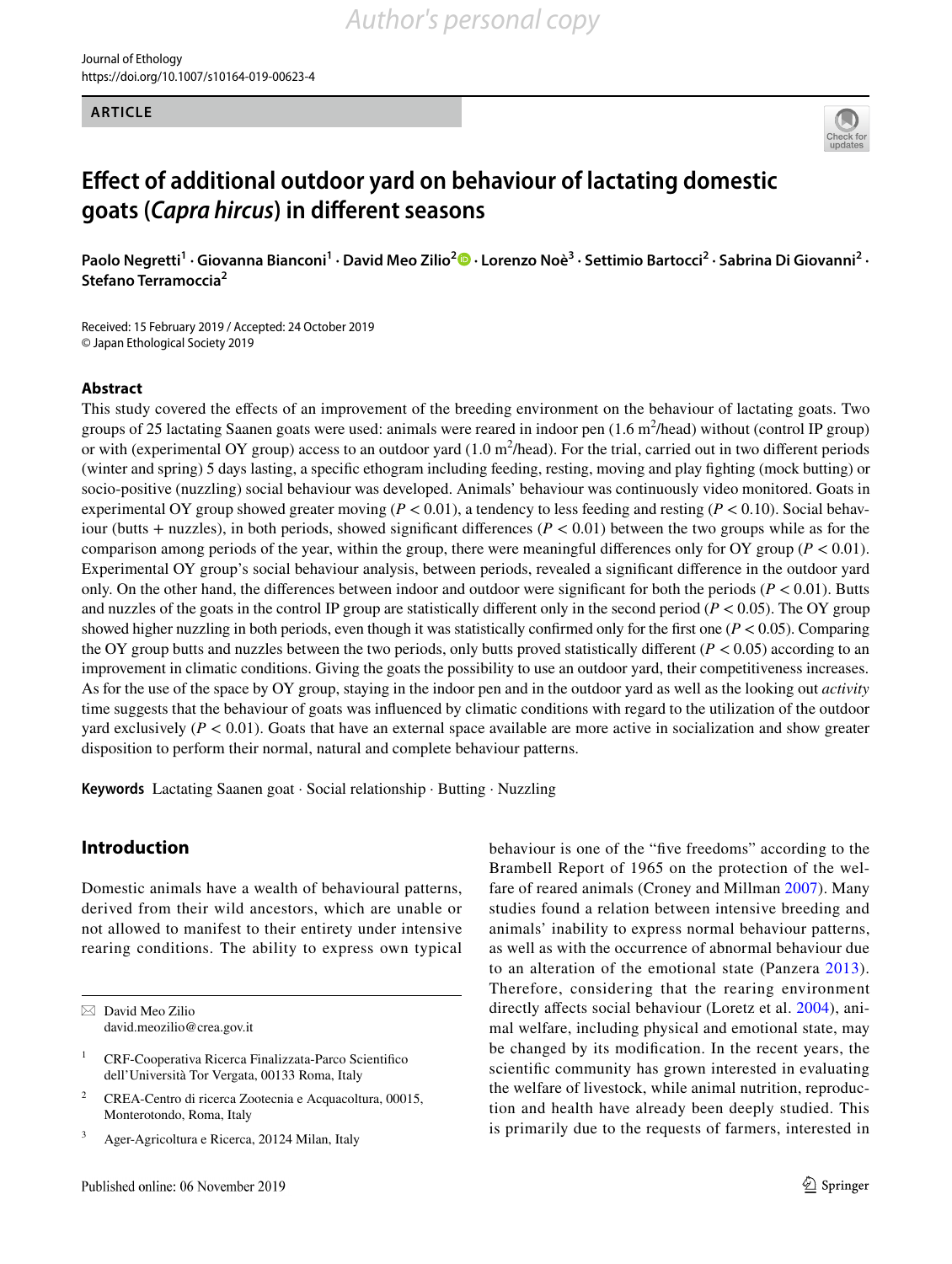yield enhancement, as well as to those of the consumers, more and more conscious of the importance of sustainable and respectful rearing techniques (Tosi et al. [2001](#page-10-1), [2003](#page-10-2); Canali [2008](#page-9-2)). Even though it has been long neglected by researchers, well-being is not simply the absence of negative experiences, but it is primarily the presence of positive experiences (Boissy et al. [2007](#page-9-3)); obviously an environmental amelioration may be included among the positive experiences.

Agonistic interactions are very strong in goat (Nicolussi [2008\)](#page-10-3); behavioural pattern includes the composition of a hierarchical order within the group that has the essential function of infuencing individual access to basic resources such as food, water, rest areas and sexual partners. Aggression–dominance relationships, according to Barroso et al. ([2000\)](#page-9-4) are more frequent and marked in intensive rearing than in semi-intensive or extensive rearing. In some European Union countries there has been a gradual spread of intensive and semi-intensive breeding systems for dairy goat breeds; the main factors regarding a reduction in well-being, with consequences on the health status and the quality of products, can be attributed to type of facilities, micro-climate control, animal–breeder interaction, milking management and climatic extremes (Sevi et al. [2009\)](#page-10-4). The research about social behaviour in small ruminants has almost exclusively focused on sheep, but goat is supposed to be more reactive and so quite diferent from this point of view (Miranda de la Lama and Mattiello [2010\)](#page-9-5). For instance, goats are more explorer and inquisitive than sheep, usually fearful and shy (Kilgour and Dalton [1984\)](#page-9-6). Environmental infuence on social behaviour of diferent domestic species (including cattle, sheep, etc.) has been described by Houpt ([2005\)](#page-9-7) and several differences were pointed out from the author, according to resting, feeding and moving. Currently, as for the goat species there are few studies regarding the evaluation of intensive rearing behaviour, and most of these studies are based on indirect parameters (type of housing structures and systems, management, etc.). Besides, few researches address the infuence of micro and/or macro climatic condition on goat's behaviour. Therefore, more information on the efect of direct parameters (addition of outdoor space and climate, etc.) on goat behaviour is needed, given the specifc attitude to range and to explore the surrounding environment, naturally expressed by that species, to quantify the expected diferences.

The aim of the present research was to test the efect of an additional external space on moving, feeding, resting as well on the social behaviour (mock butting and nuzzling) of a group of lactating goats, intensively reared according to EU regulation on internal space available for organic farming. The efect of climate variations was also evaluated in that perspective.

# **Materials and methods**

Two series of recordings (24 h per day), 45 days interval, were carried out; each series lasted 5 days: the frst period was in the winter, from 6 to 10 February, the second in the spring, from 28 March to 1 April.

The study was carried out on a farm located in the northern part of the Lazio region (central Italy), at 590 m above the sea level, where goats are reared for milk production, according to an intensive breeding system, consisting in free-housing within straw-bedded pens.

#### **Examined aspects and defnition of the ethogram**

The research concerned a study on the social behaviour of lactating Saanen goats in relation to the availability of an external space. The following aspects have been examined: analysis of the use of the outdoor yard and of the indoor pen. The percentage of presence was obtained on the number of animals observed at frst second frame of the frst 15 min of each recorded hour (total number of presences for each period = 25 goats  $\times$  24 h  $\times$  5 days); analysis of the efect of the availability of an outdoor yard on the behaviour of the subjects distinguished as staying in, staying out or looking out (standing on the doorway between indoor pen and outdoor yard), activity which may indicate curiosity and/or uncertainty.

A specifc ethogram including feeding, resting (absence of movement), moving, play fghting and socio-positive behaviours was developed. Butting that did not give rise to an aggressive attitude, i.e. without injury (mock butting), was considered to be a part of play fghting, whilst nuzzles, namely smelling and contact with the muzzle between subjects was regarded as socio-positive behaviour.

#### **Animals**

Two groups (control IP and experimental OY) of 25 lactating Saanen pluriparous goats each, balanced for body condition, age  $(21.30 \pm 1.50 \text{ and } 22.10 \pm 1.75 \text{ months})$ and weight (46.70  $\pm$  3.01 and 48.76  $\pm$  5.73), were used, after 1-week adaptation, for two diferent experimental periods. Animals were free of evident lesions and pathologies and were bred in an indoor pen. Only OY group had the possibility to use an outdoor yard.

All animals were fed the same diet consisting of second cut alfalfa hay, barley grain, beet pulp and an industrial pellet. The same amount of feed was administered as total mixed ration to the two groups. A part of the pellet was administered during the milking session.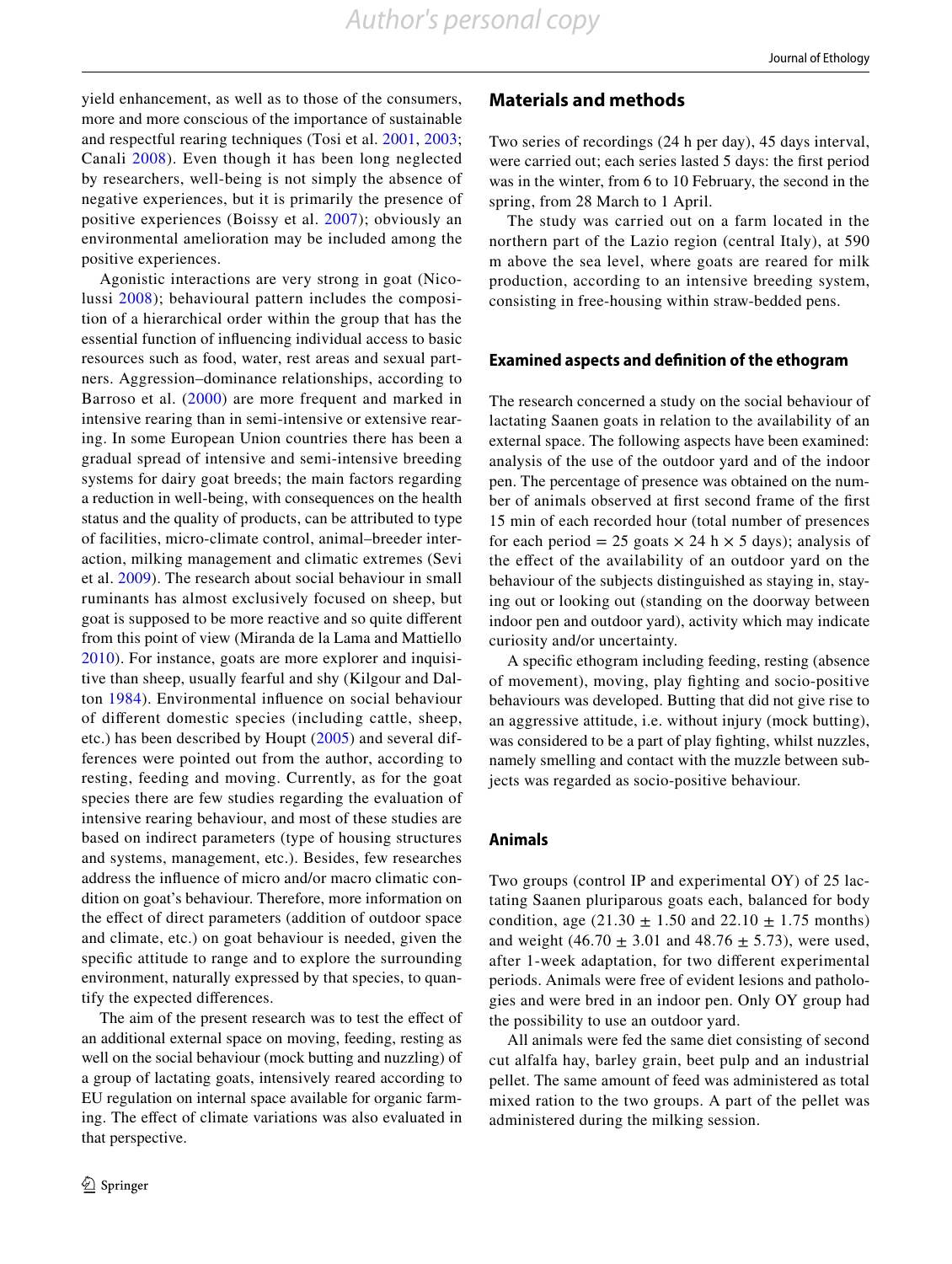Potable water was used and each group had two water dispensers according to the number of individuals (Ehrlenbruch et al. [2010\)](#page-9-8).

# **Facilities**

The barn used had brick walls consisting of blocks of lapillus and cement, roof consisted of reinforced concrete beams and a sheet metal roof, the height of the stall was 5 m. The size of each of the two indoor pens used was  $40 \text{ m}^2$  $(4 \times 10 \text{ m})$  and the surface area of 1.6 m<sup>2</sup>/head is in accordance with the European standard for organic agriculture (Council Regulation (EC) No 1804, 1999). The length of each trough was 10 m with a width of 0.5 m. Each of the two indoor pens had two windows of  $4 \text{ m}^2$ , positioned upward near the roof and the animals had at least 9 h/day of light with a luminous intensity greater than 100 lux. The surface area of the outdoor yard was  $25 \text{ m}^2 (5 \times 5 \text{ m})$  so the subjects of the experimental OY group had 2.6  $m^2$ /head available. The passage from the indoor pen to the outdoor yard was ensured by a door, which was always open, 1.0 m wide and 1.8 m high. The milking system was moveable and specifc for goat. Litter was changed once per month, but new wheat straw was added every day to ensure comfortable housing and an adequate level of cleanliness for limb and udder.

All the above values are included within the recommended values of spatial and microenvironment parameters for housed goats reported by Sevi et al. ([2009](#page-10-4)).

# **Detection station**

The work was undertaken by activating a fxed detection station consisting of a personal computer and three infrared cameras for the acquisition of images even throughout the night, one for detection in each indoor pen and one for flming in the outdoor yard. The station was equipped with a specifc software (EasyCap-Syntek DC60) for the operation of the cameras and for timely recording of the images; the image analysis was performed by scan sampling of frst 15 min video of each recorded hour (120 scans for each experimental period).

# **Meteorological data**

Along with survey activities, data regarding the main meteorological parameters were collected from the Research Unit for Climate and Meteorology applied to Agriculture of the Council for Agricultural Research and Economics (CREA-CMA). The observed weather data were temperature, precipitation, humidity, windiness, solar radiation and are reported in Table [1](#page-4-0).

# **Statistical analysis**

All behavioural parameters were tested by means of the GLM procedure (SAS, [2001](#page-10-5)) using the bifactorial model with interaction:

$$
Y_{ijk} = \mu + \alpha_i + \beta_j + (\alpha \beta)_{ij} + \epsilon_{ijk}
$$

<span id="page-4-0"></span>

|               | $T_{\rm min}$<br>at $2 \text{ m}$ ( $^{\circ}$ C) | $T_{\rm max}$<br>at $2 \text{ m} (^{\circ}C)$ | $T_{\rm mean}$<br>at $2 \text{ m} (^{\circ}C)$ | Rainfall<br>(mm) | Relative<br>humidity,<br>night<br>at $2m$<br>height<br>$(\%)$ | Relative<br>humidity,<br>day<br>at $2m$<br>height $(\%)$ | Wind speed<br>at $10 \text{ m}$ height<br>(m/s) | Prevalent<br>direction<br>at $10m$<br>height<br>(°) | Solar radiation<br>(kWh/m <sup>2</sup> ) |
|---------------|---------------------------------------------------|-----------------------------------------------|------------------------------------------------|------------------|---------------------------------------------------------------|----------------------------------------------------------|-------------------------------------------------|-----------------------------------------------------|------------------------------------------|
| First period  |                                                   |                                               |                                                |                  |                                                               |                                                          |                                                 |                                                     |                                          |
| February 6th  | 4.3                                               | 14.0                                          | 9.2                                            | 3.8              | 89.4                                                          | 60.3                                                     | 1.4                                             | 315                                                 | 11,495                                   |
| February 7th  | 3.8                                               | 11.9                                          | 7.9                                            | 4.0              | 90.0                                                          | 36.4                                                     | 5.6                                             | 45                                                  | 11,057                                   |
| February 8th  | 1.0                                               | 7.6                                           | 4.3                                            | 0.0              | 37.7                                                          | 32.4                                                     | 8.1                                             | 45                                                  | 11,653                                   |
| February 9th  | 2.0                                               | 9.9                                           | 6.0                                            | 0.0              | 44.8                                                          | 35.8                                                     | 6.8                                             | 45                                                  | 11,758                                   |
| February 10th | 1.6                                               | 10.0                                          | 5.8                                            | 0.0              | 65.9                                                          | 36.5                                                     | 5.1                                             | 45                                                  | 11,224                                   |
| Mean          | 2.5                                               | 10.7                                          | 6.6                                            | 1.6              | 65.6                                                          | 40.3                                                     | 5.4                                             |                                                     | 11,437                                   |
| Second period |                                                   |                                               |                                                |                  |                                                               |                                                          |                                                 |                                                     |                                          |
| March 28th    | 4.3                                               | 15.0                                          | 9.7                                            | 4.4              | 98.6                                                          | 69.8                                                     | 3.3                                             | 45                                                  | 21,605                                   |
| March 29th    | 6.8                                               | 18.0                                          | 12.4                                           | 0.0              | 69.3                                                          | 49.1                                                     | 2.5                                             | 315                                                 | 23,822                                   |
| March 30th    | 9.0                                               | 19.2                                          | 14.1                                           | 0.0              | 64.0                                                          | 50.4                                                     | 2.1                                             | 45                                                  | 25,473                                   |
| March 31th    | 7.0                                               | 17.2                                          | 12.1                                           | 0.0              | 69.1                                                          | 57.2                                                     | 1.8                                             | 139                                                 | 22,625                                   |
| April 1st     | 8.8                                               | 20.5                                          | 14.7                                           | 0.0              | 67.5                                                          | 36.8                                                     | 4.0                                             | 45                                                  | 25,574                                   |
| Mean          | 7.2                                               | 18.0                                          | 12.6                                           | 0.9              | 73.7                                                          | 52.7                                                     | 2.7                                             |                                                     | 23,820                                   |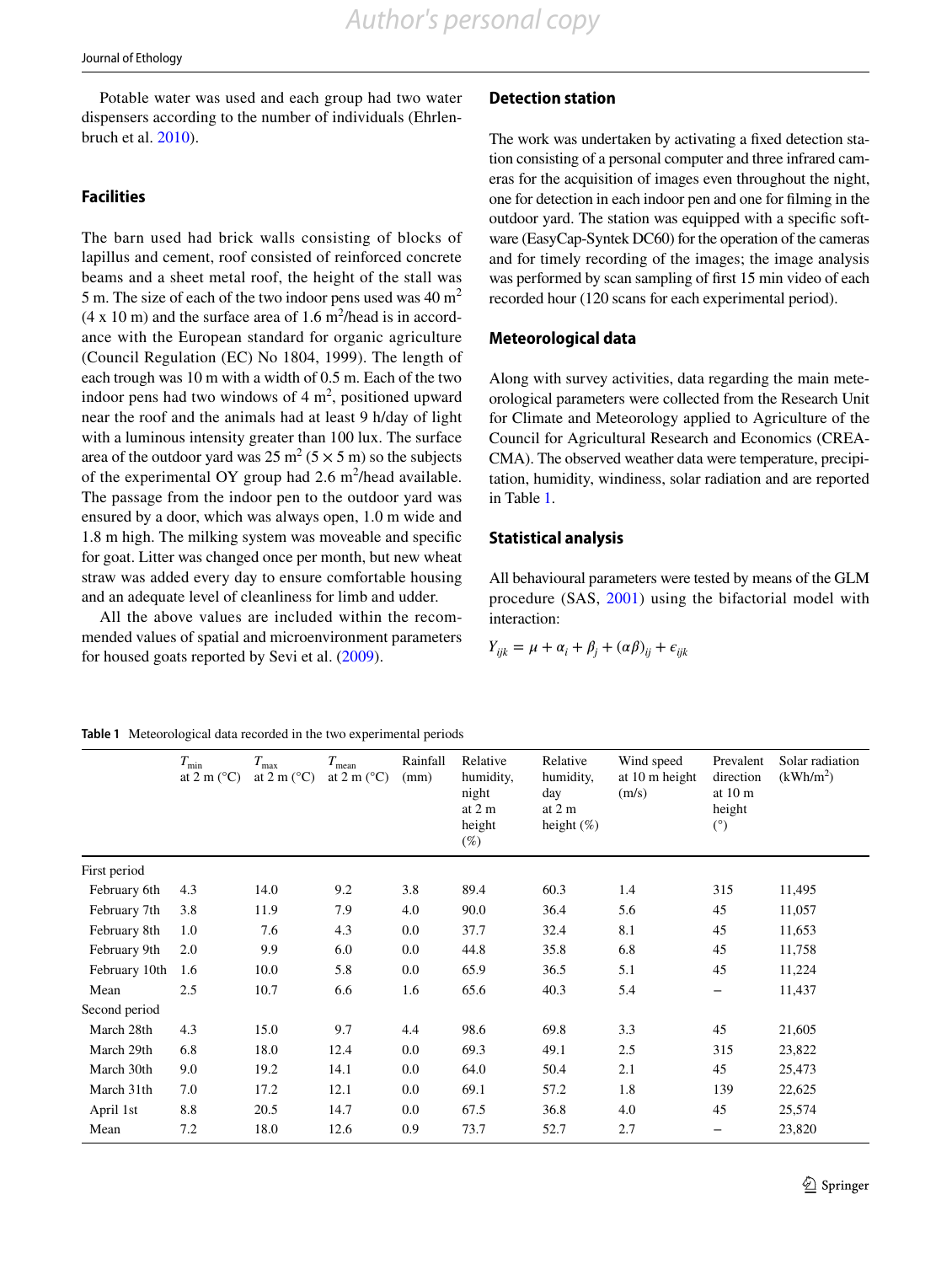where  $\mu$  = general mean,  $\alpha_i$  = periods ( $i$  = 1, 2),  $\beta_j$  = groupings ( $j = 1, 2$ ), ( $\alpha\beta$ )<sub>ii</sub> = interaction period  $\times$  group,  $\varepsilon$ <sub>iik</sub> = error of the model (for Table  $5, j = 1,2,3$  $5, j = 1,2,3$ ).

# **Results**

During the trial any dominant goat in the OY group had never blocked the entrance of outdoor yard to prevent other animals from going in or out.

#### **Primary needs: feeding, resting and moving**

Considering both the frst and the second experimental periods (Fig. [1](#page-5-0)), feeding, resting and moving data, expressed as percentage of total time (frst 15 min video of each recorded hour for 5 days, 24 h per day), within group, were significantly different ( $P < 0.01$ ) either for the group with ( $1.6 + 1$ )  $m^2$ /head) or without outdoor yard availability (1.6 m<sup>2</sup>/head).

The OY group showed a greater moving in both periods (30.80 vs 26.50% and 33.0 vs 29.3% *P* < 0.05). Moreover, OY goats moved more in spring than in winter (33.0 vs 30.8%,  $P < 0.05$ ).

#### **Social relationships recorded in the two periods**

No fghts, withdrawals and threats were observed. With regard to social relationships, given by the sum of diferent types of behaviours that are either agonistic (mock or playful butting, not really impactful) or socio-positive (nuzzles meant as snifng and contacting with the muzzle), there were significant differences ( $P < 0.01$ ) between the two groups in both survey periods (Table [2](#page-5-1)). Social relationships, expressed as a percentage, in the frst period were 24.39 for the IP group and 75.61 for the OY group and in the second period 22.33 for IP group and 77.67 for OY group. Considering the diferences between the two periods within each group, expressed as number of events, no signifcant diference was noted (52.20 and 72.80) for the social relationships in control IP group. Conversely, for experimental OY group a very signifcant diference was registered (161.80 vs 253.20, *P* < 0.01). Taking account of the daily results (Fig. [2\)](#page-6-0), social relationships in both groups tended to be more in the second period than the frst period.

Table [3](#page-6-1) shows the data related to the social behaviour (mock butting + nuzzling) of group OY only, either in the indoor pen or in the outdoor yard. During the frst period in winter (average weather values: outdoor temperature 6.6 °C,



<span id="page-5-0"></span>**Fig. 1** Comparison of means (percentage) of feeding, resting and moving in IP group (control) and OY group (experimental). *a*, *b*: *P* < 0.05 (between group in the same period). *x*, *y*: *P* < 0.05 (between period in the same group)

<span id="page-5-1"></span>**Table 2** Social relationships (mock butts + nuzzles), recorded in the two periods, for the two groups

|      | First period       |                            | Second period      | <b>RMSE</b>                |       |
|------|--------------------|----------------------------|--------------------|----------------------------|-------|
|      | IP Group (control) | OY Group<br>(experimental) | IP Group (control) | OY Group<br>(experimental) |       |
| Mean | $52.20^{\rm B}$    | $161.80^{AY}$              | $72.80^{\rm B}$    | $253.20^{AX}$              | 39.27 |
| %    | 24.39              | 75.61                      | 22.33              | 77.67                      |       |

*RMSE* root means square of error

Mean in the row with diferent superscripts are signifcantly diferent between groups (A, B: *P* < 0.01) and between periods (X, Y: *P* < 0.01)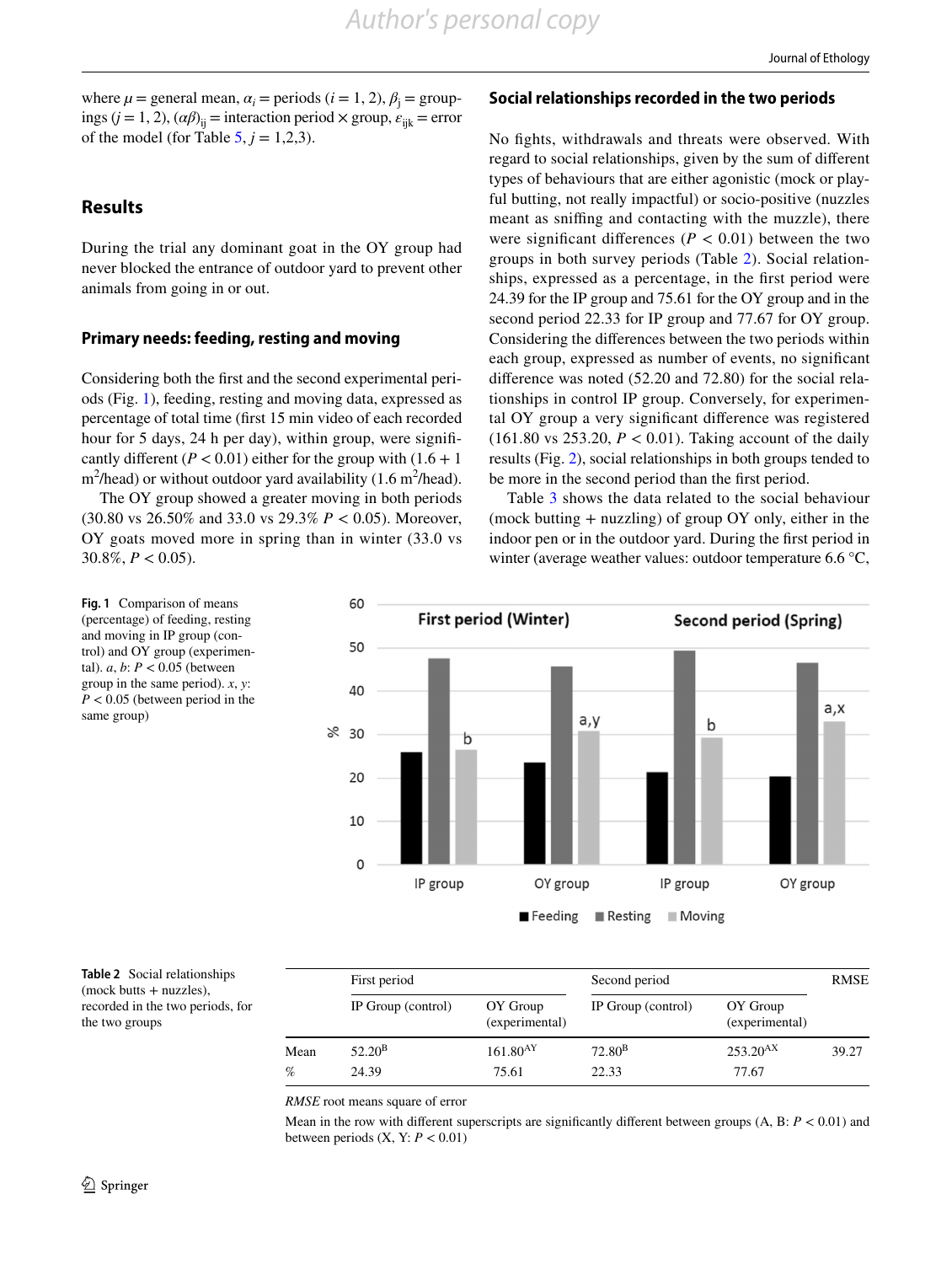![](_page_6_Figure_2.jpeg)

<span id="page-6-0"></span>**Fig. 2** Daily social relationships (butts + nuzzles), recorded in the two periods, for the two groups

<span id="page-6-1"></span>**Table 3** Social relationships (mock butts + nuzzles), recorded in the two periods, for OY group in indoor pen or outdoor yard

|           | First period          |                              | Second period         | RMSE                   |       |
|-----------|-----------------------|------------------------------|-----------------------|------------------------|-------|
|           | Indoor pen Outdoor    | yard                         | Indoor pen Outdoor    | yard                   |       |
| Mean<br>% | $107.80^{A}$<br>66.62 | 54.00 <sup>BY</sup><br>33.38 | $100.20^{B}$<br>39.57 | $153.00^{AX}$<br>60.43 | 26.69 |

*RMSE* root means square of error

Mean in the row with diferent superscripts are signifcantly different between groups (A, B: *P* < 0.01) and between periods (X, Y:  $P < 0.01$ 

wind speed 5.38 m/s, solar radiation  $11437$  kWh/m<sup>2</sup>) the percentage of social activities was 66.62% in the indoor pen and 33.38% in the outdoor yard (107.80 vs 54.00, *P* < 0.01). Conversely, in the second period (average weather values: outdoor temperature 12.6 °C, wind speed 2.75 m/s, solar radiation 23,820 kWh/m<sup>2</sup>) there was a reversal of the trend with 39.57% social activity in the indoor pen and 60.43% in the outdoor yard (100.20 vs 153.00, *P* < 0.01). On the other hand, considering the diferences in social activity between the two periods, no signifcant diference (107.80 and 100.20) within the indoor pen was observed while in the outdoor yard there was a meaningful diference (54.00 vs 153.00,  $P < 0.01$ ). As for the daily trend of social relations

in the indoor pen or outdoor yard of the group OY, in the frst period, social activity took place predominantly in the indoor pen in four observations. In the second period a contrary trend was registered and it is interesting to note that on the third and fourth day, when the wind speed is lower, goats reached a maximum level of social interaction in the external paddock; in the ffth observation, wind speed (4.04 m/s) was a limiting factor.

# **Social relations, subdivided into mock butting and nuzzling, recorded in the two periods**

The frst part of Table [4](#page-7-1) shows the social relationships, subdivided into mock butting and nuzzling, of the subjects of control IP group. Statistical analysis highlights a signifcant diference between mock butts and nuzzles only in second period of observation (14.40 vs 58.40,  $P < 0.05$ ); in the frst period there was a percentage of 26.44 of mock butts and 73.56 of nuzzles, in the second 19.78 and 80.22, respectively.

The second part of Table [4](#page-7-1) reports the social relations of the experimental group (OY), subdivided into mock butts and nuzzles. Only in the first period of detection the differences between mock butts and nuzzles were significant (42.40 vs 119.40, *P* < 0.05) with percentage of 26.20 for mock butts and 73.80 for nuzzles while in the second period percentages were 42.65 for mock butts and 57.35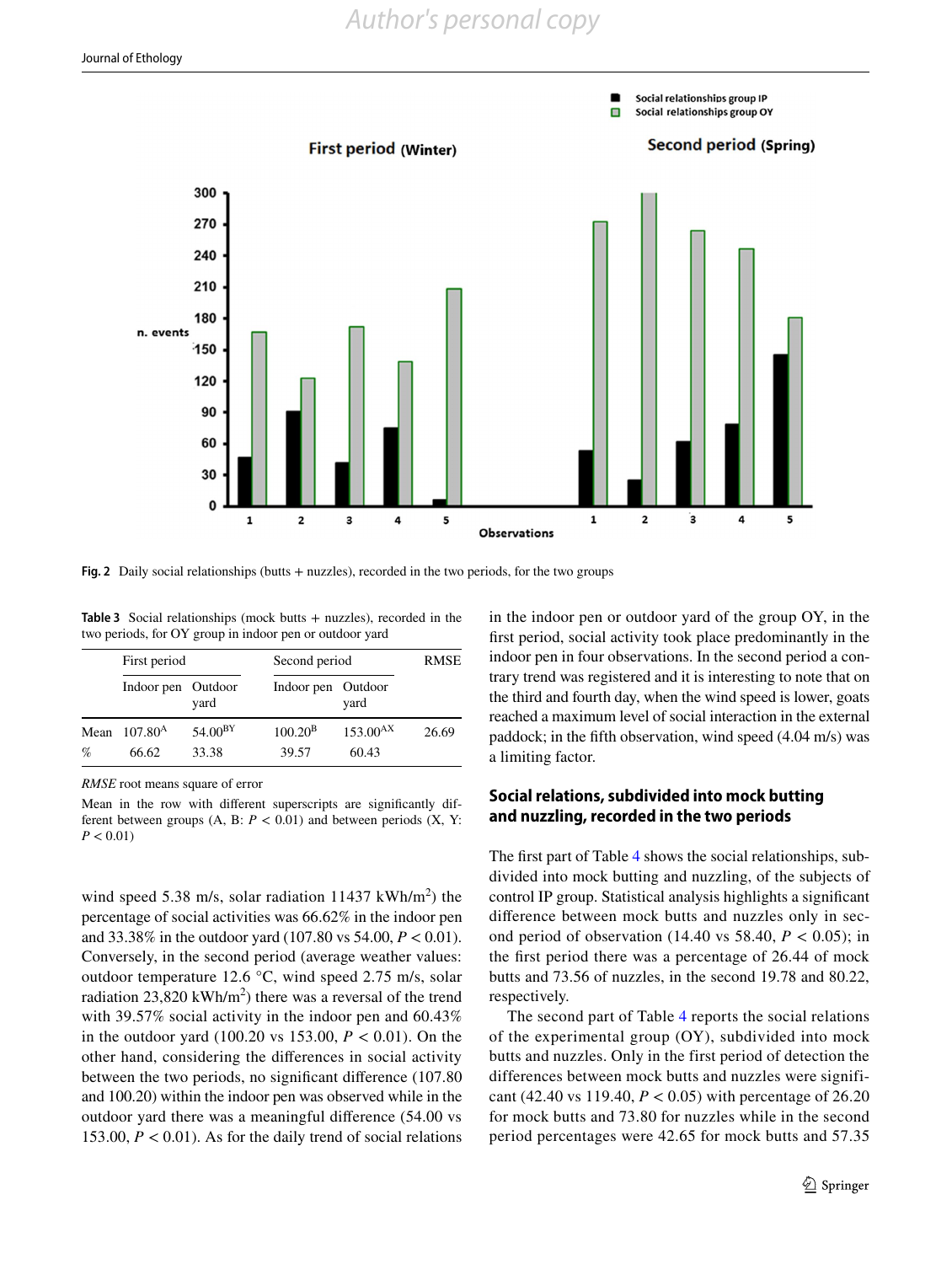<span id="page-7-1"></span>

| <b>Table 4</b> Mock butts and nuzzles recorded in the two periods of the IP |  |  |  |  |
|-----------------------------------------------------------------------------|--|--|--|--|
| group and of the OY group                                                   |  |  |  |  |

|          | First period |            | Second period | <b>RMSE</b>     |       |
|----------|--------------|------------|---------------|-----------------|-------|
|          | Mock butts   |            | Mock butts    | <b>Nuzzles</b>  |       |
| IP group |              |            |               |                 |       |
| Mean     | 13.80        | 38.40      | $14.40^{b}$   | $58.40^{\circ}$ | 24.53 |
| $\%$     | 26.44        | 73.56      | 19.78         | 80.22           |       |
| OY group |              |            |               |                 |       |
| Mean     | $42.40^{by}$ | $119.40^a$ | $108.00^{x}$  | 145.20          | 44.78 |
| %        | 26.20        | 73.80      | 42.65         | 57.35           |       |

*RMSE* root means square of error

Mean in the row with diferent superscripts are signifcantly diferent between groups (a, b:  $P < 0.05$ ) and between periods (x, y:  $P < 0.05$ )

for nuzzles. The differences between periods within mock butts were significative (42.40 vs 108.00, *P* < 0.05). The results obtained comparing mock butts and nuzzles of the two groups are interesting. In the two periods, the data concerning nuzzles of experimental group (OY) compared to those of control group (IP) were always higher (119.40 vs 38.40, *P* < 0.01, 145.20 vs 58.40, *P* < 0.05); the same trend (42.40 vs 13.80 and 108.00 vs 14.40, *P* < 0.01) was detected for the mock butts.

#### **Space use and relative type of activity for OY group**

Data relative to the spatial distribution of animals are shown in Table [5.](#page-7-0) Regarding the use of the structure by OY group, in the first period subjects preferred to stay in the indoor pen  $(N = 462.8)$  rather than looking out  $(N = 102.0)$  or exit into the external paddock  $(N = 35.2)$ . In the second period, the behaviour denoted a prevalent presence in the indoor pen  $(N = 413.6\%)$ , while subjects preferred to stay in the outdoor yard  $(N = 115.6)$  rather than looking out ( $N = 70.8$ ). Considering the two periods, there was a significant difference only for presence in the outdoor yard  $(P < 0.01)$ .

#### **Discussion**

#### **Primary needs: feeding, resting and moving**

In both the considered periods, the experimental group of goats that used an external paddock (Fig. [1](#page-5-0)) moved more  $(P < 0.05)$ , showing a tendency to rest less and spend less time feeding, even though the total mixed ration was distributed to the two groups in the same amounts and the size of the trough was the same for the two groups, according to the type recommended by Toussaint ([1997](#page-10-6)). On the other hand, Loretz et al. ([2004](#page-9-1)) found a reduction in feeding and resting with decreasing space allowance (from 2 to 1  $m^2$ ) head). Higher movement activity of experimental OY group may lead in the end to better muscle tone and being goats very lively and explorer animals (Pakhretia and Pirta [2010](#page-10-7); Miranda-de la Lama and Mattiello [2010\)](#page-9-5), to better emotional state and more favourable interaction animal/environment. Hypothetically, this last aspect might even affect the production capacity both from a qualitative and quantitative point of view. The efect on yield and products' quality will be the object of a further study. Bøe and Ehrlenbruch ([2013\)](#page-9-9) found that as the temperature drops, stressed goats remain less time in the outdoor yard; the low temperature effect could level out the behaviour of the two groups.

When comparing these results with those of Terramoccia et al. [\(2009\)](#page-10-8) on two groups (control and experimental) of Comisana sheep, with the same available space, some similarities with goats' behaviour could be observed when the experimental thesis envisages the presence of an external paddock. Indeed, when there is no paddock, the sheep move less and show a greater propensity for rest.

#### **Social relationships recorded in the two periods**

The presence of only  $1 \text{ m}^2$  of outdoor space available for each goat in the experimental OY group led to greater rela-tional activity (Table [2](#page-5-1)) even if  $1.6 \text{ m}^2$ /head space for adult goats housed indoors seems to be suitable and could confrm what was reported by Kilgour and Dalton [\(1984](#page-9-6)) and by the Council Regulation (EC) No 1804 (1999).

<span id="page-7-0"></span>**Table 5** Use of the space and activity of the OY group during the two periods: staying inside, looking out and presence outside (cumulative daily presences  $= 25$  goats  $\times$  24 h)

|      | First period |                 |                    | Second period   | <b>RMSE</b>    |             |       |
|------|--------------|-----------------|--------------------|-----------------|----------------|-------------|-------|
|      | Inside       | Looking out     | Outside            | Inside          | Looking out    | Outside     |       |
| Mean | $462.8^{A}$  | $102.0^{\rm B}$ | $35.2^{\text{CY}}$ | $332.2^{\rm A}$ | $56.8^{\rm B}$ | $93.0^{BX}$ | 38.89 |
| %    | 77.13        | 17.00           | 5.87               | 68.93           | 11.80          | 19.27       |       |

*RMSE* root means square of error

Means in the same row with by different superscript are significantly different between groups (A, B, C: *P* < 0.01) and between periods (X, Y: *P* < 0.01)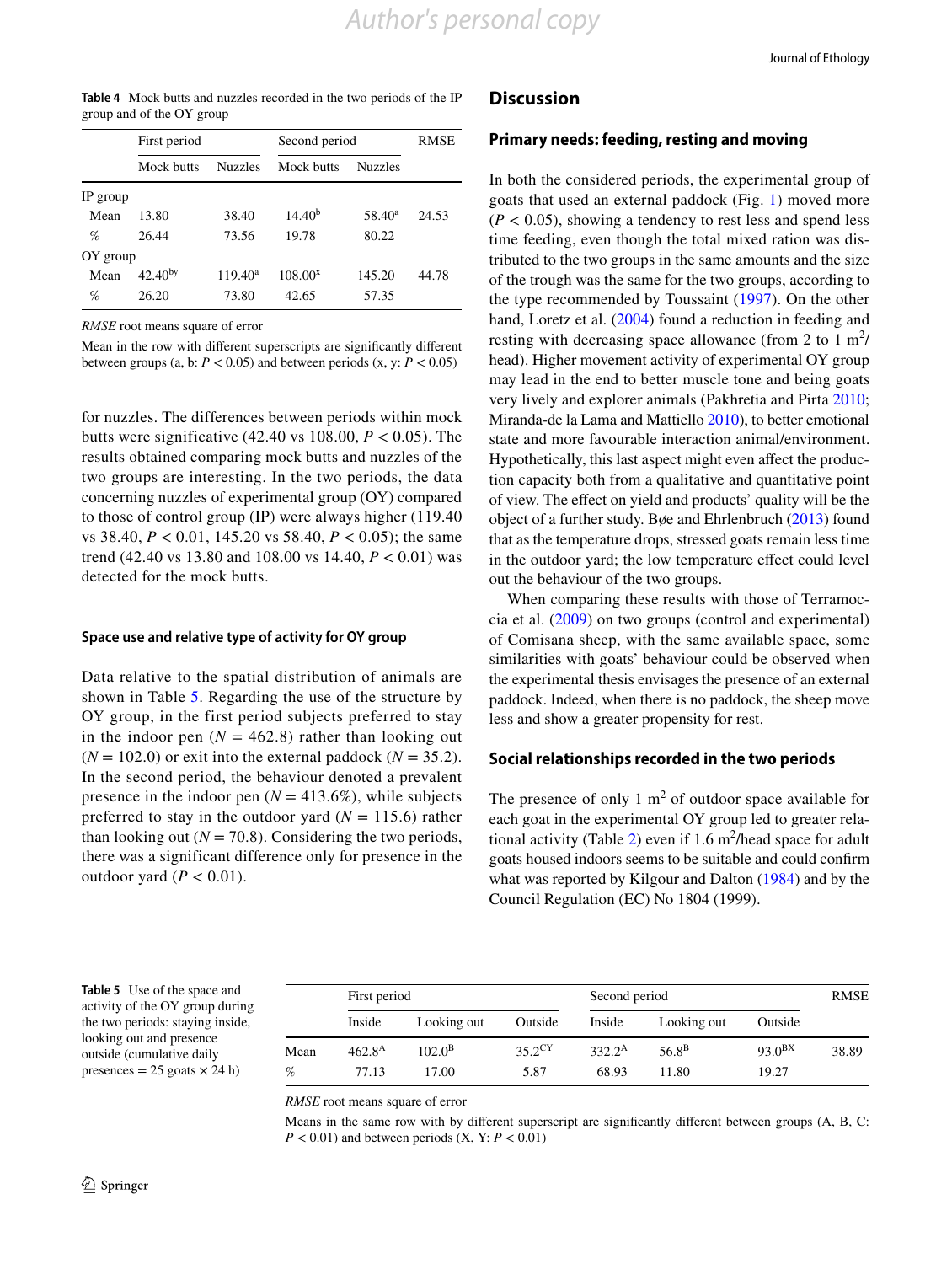*Author's personal copy*

According to Toussaint ([1997](#page-10-6)), temperature and relative humidity matched specifc requirement for goat all over the trial, but the improvement in climatic conditions (higher average temperature, lower wind speed, etc.), which occurred between the two periods (Table [1\)](#page-4-0), led to a more intense relational activity  $(P < 0.01)$  in the OY group, albeit did not determine any signifcant change in the social relationships of the IP group. These results confrm that temperature variation modifes behaviour of the goat species, according to Sevi et al. ([2009\)](#page-10-4) and Bøe and Ehrlenbruch ([2013](#page-9-9)).

Considering the daily observations of the second period (Fig. [2](#page-6-0)), even though the number of observations should not allow to make rigorous conclusions, goats of OY group seemed to display a more intense social activity on the second day (outside temperature max of 18.0 °C and a wind speed of 2.54 m/s). On the fifth day (20.5  $\degree$ C and 4.04 m/s) we also observed a low value in the social activity of OY group, suggesting wind as a cause of thermal discomfort. Wind has been recognized as one of the main factors for this kind of stress (McGregor [2002](#page-9-10); Bøe and Ehrlenbruch [2013](#page-9-9)). It is also interesting to point out that the number of social activities that experimental OY group was involved in on that day was close to the average for the winter period. Wind speed on this particular day was four times higher than the optimum for cooling efficiency indicated by Sevi et al. ([2009\)](#page-10-4) that is 1 m/s. In contrast, the outdoor temperature of 20.5 °C intensifed to a maximum the social activity of the goats of control IP group, not disturbed by the wind. It could be assumed that a further temperature rises in the presence of stronger wind could hide the effect of the external paddock. As for OY group (Table [3\)](#page-6-1), while improvement in climatic conditions, due to seasonal efect, did not lead to any signifcant change in social activities taking place in the indoor pen, it led to more intense social activity  $(P < 0.01)$  in the outdoor yard. The use of the external paddock combined with improved meteorological conditions made social activities in second period three times higher than frst period. This confrms what found by Galindo et al. ([2000](#page-9-11)) and Miranda-de la Lama and Mattiello ([2010\)](#page-9-5) who highlighted that animal behaviour depends on the interaction of diferent factors. The comparison between the social activity performed in the indoor pen by IP group (Table [2\)](#page-5-1) and by OY group (Table [3](#page-6-1)) is also interesting. It can be noted that social activity always tended to be higher for OY group, even though reached a statistically signifcant level only in the first period (52.20 vs 107.8,  $P < 0.05$ ); there were no signifcant diferences in the second period (72.80 and 100.20) although the value of social activities was 37.6% higher for OY group. Therefore, the opportunity to utilize an external paddock increased social relationships within the indoor pen.

Our fndings seem not to counteract the claims made by McGregor ([2002](#page-9-10)) and Bøe and Ehrlenbruch [\(2013](#page-9-9)) that the goat, although is described as an adaptable and rustic species, shows a behaviour negatively infuenced by windiness and temperature.

# **Social relations, subdivided into mock butting and nuzzles, recorded in the two periods**

In the enclosed environment, whose data are showed in the frst part of Table [4](#page-7-1), nuzzles were always higher in modulus than mock butts. but statistically diferent only in the second period. The amount of this amicable signs can confrm, according with Kilgour and Dalton [\(1984\)](#page-9-6) and with Sevi et al. [\(2009](#page-10-4)), that the type of structure used, the space available for each animal of control IP group, and microclimatic conditions were adequate for intensive breeding. Similar considerations are reported by Miranda-de la Lama and Mattiello [\(2010\)](#page-9-5) who claim that animal aggression is not determined just by intensive farming itself but in particular by the characteristics of its facilities. However, there was no meaningful diferences between the frst and the second period both for mock butts and nuzzles; in this intensive breeding environment, nuzzling (socio-positive behaviour) was positively infuenced (73.56 and 80.22%) according to the amelioration of climatic conditions and longer duration of daylight. It is interesting to underline that in two out of fve observations over the spring period, no agonistic behaviour was observed; so, a suitable structure in an intensive breeding farm, as reported by Špinka ([2006](#page-10-9)), reduces the competitiveness of animals.

In the spring survey (second part of Table [4](#page-7-1)), when subjects of experimental OY group were supposed to increase the outdoor yard utilization, the percentages of mock butts and nuzzles were not diferent (42.65 and 57.35).

When comparing the frequencies of mock butts and nuzzles between the two periods, only mock butts were signifcantly higher in the second period than the frst period  $(42.40 \text{ vs } 108.00; P < 0.05)$ . Therefore, with an improvement in the climatic conditions and with the goats having an outdoor yard, the play increases. These results are consistent with those reported by Orgeur et al. [\(1990\)](#page-10-10) that found that in semi-intensive or extensive goat breeding systems, the level of vivacity of the animals is greater than in an intensive system. The presence of this small yard led to higher well-being derived from a greater vivacity of the goats of the OY group because they were more able to carry on their behaviour repertory, as also found by Tønnesen et al. ([2008](#page-10-11)).

It is worthwhile to emphasize that, the percentage of mock butts and nuzzles of goats of experimental OY group (second part of Table [4\)](#page-7-1) was the same of control IP group (frst part of Table [4](#page-7-1)) in the winter period; since nuzzles are threefold higher than mock butts, the suitability of both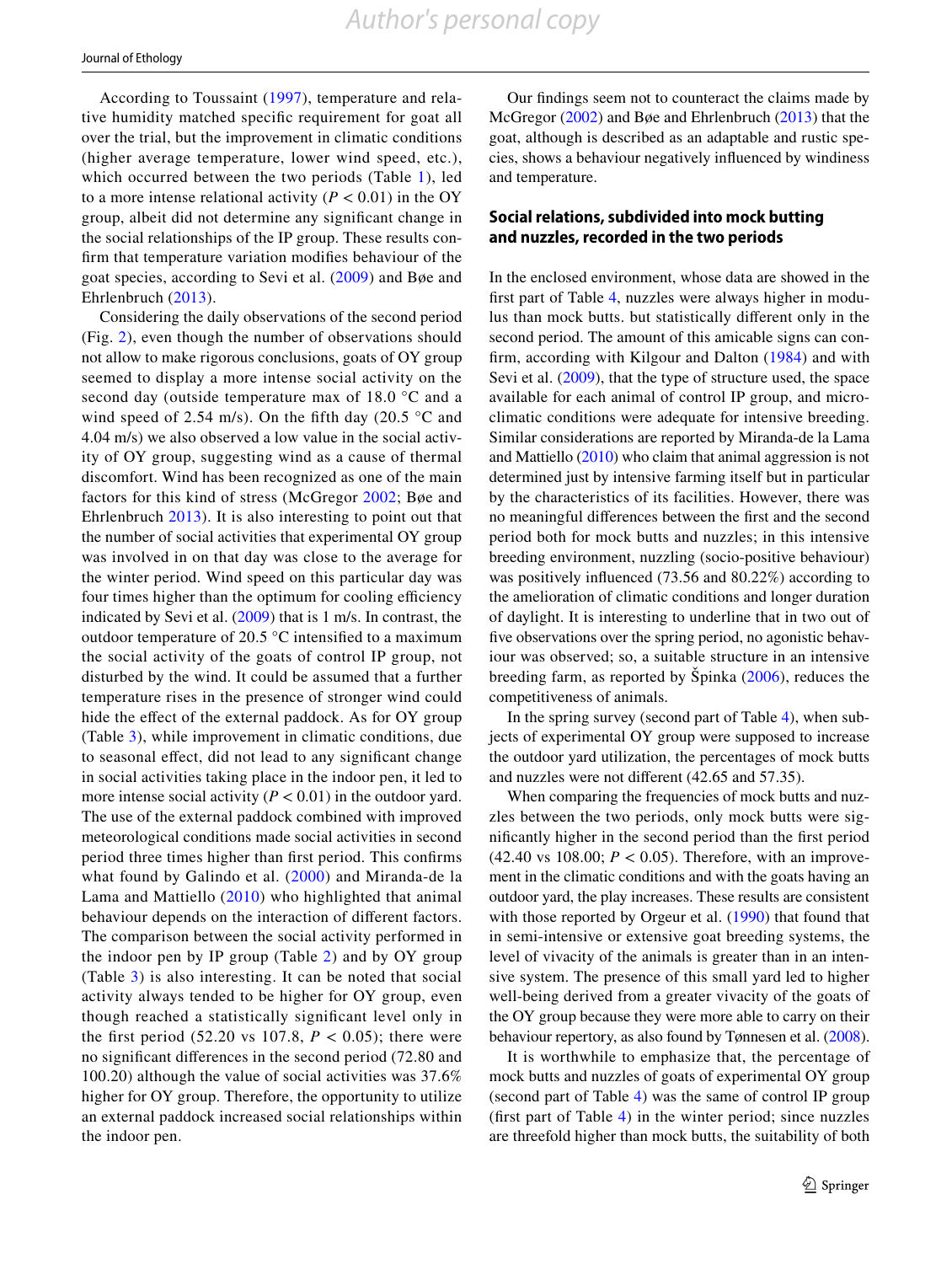breeding techniques could be stressed. In the spring surveys, the percentage of the mock butts of OY group (42.65) was more than twice as high as that of IP group, confrming that the goats were livelier and proving that the effect of outside space is evident when climatic conditions are favourable. In the spring period it should be noted a positive relationship between mock butts and the external temperature and opposite between nuzzles and temperature. This is not necessarily a negative aspect assuming that the increase in temperature makes animals more active and pushing as well.

### **Space use and relative type of activity for OY group**

Neither the presence in the indoor pen, that was predominant in both periods ( $N = 462.8$  and 413.6), nor looking out ( $N = 102.0$  70.8) seemed to be influenced by climatic conditions. Climate improvement allowed greater use of the external paddock (35.2 vs 115.6,  $P < 0.01$ ). The recording of attendance in the indoor pen and in the outdoor yard and of looking out showed how the behaviour of the examined subjects was afected by climatic conditions only for outdoor yard. Behaviour of sheep is diferent; sheep, in similar conditions and in both periods, preferred to stay inside the indoor pen up to 85% of the time despite good climatic conditions. It has also to be noted that in this species there was no activity of looking out (Terramoccia et al. [2009\)](#page-10-8).

In conclusion, the results obtained demonstrate how the presence or absence of an outdoor yard afects the behaviour of the examined goats. The goats having access to an external paddock, move more frequently and perform more social relationships than the animals kept in the indoor pen.

Improvement in climatic conditions did not lead to any relational change in the control group without the outdoor yard. On the contrary, we observed more social activity in the experimental group that used the external paddock.

In the enclosed environment, nuzzles, which denote a friendly social relationship and presumably a state of wellbeing, were always higher than mock butts and emphasize the suitability of this kind of intensive breeding. More frequent nuzzles were noted also for the goats that use the external paddock. In any case, in the warmer period, mock butts increased signifcantly, demonstrating a greater vitality of the subjects of experimental group who can have expressed their behavioural traits more authentically.

The recording of utilization of both the indoor pen and the outdoor yard, showed that indoor stay was predominant in both periods and that with the improvement of climatic conditions, there has been a signifcantly greater use of the external paddock.

These results demonstrate the validity of experimental thesis. Anyway, the availability of an outdoor yard enabled the animals to express their behavioural pattern more completely and naturally, in line with the "fve freedoms" of animal welfare. Furthermore, some specifc trait, such as nuzzling and mock butting rate, type of activity and relative time spending, can likely be used as indicators to verify animal welfare in relation to breeding systems.

**Acknowledgements** This work was financially supported by the Regione Lazio within the Project "OPTOZOOTEC". Many thanks to "Azienda Agricola Manzi Annunziata" (Montefascone, Viterbo) for their assistance during the entire experimentation period carried out at their breeding farm.

#### **Compliance with ethical standards**

**Conflict of interest** Authors declare that they have no confict of interest.

**Ethical approval** All applicable international, national, and/or institutional guidelines for the care and use of animals were followed.

# **References**

- <span id="page-9-4"></span>Barroso FG, Alados CL, Boza J (2000) Social hierarchy in the domestic goats: efect on food habitats and production. Appl Anim Behav Sci 69:35–53
- <span id="page-9-9"></span>Bøe KE, Ehrlenbruch R (2013) Thermoregulatory behavior of dairy goats at low temperatures and the use of outdoor yards. Can J Anim Sci 93:35–41
- <span id="page-9-3"></span>Boissy A, Manteufel G, Jensen M, Oppermann Moe R, Spruijt B, Keeling L (2007) Assessment of positive emotions in animals to improve their welfare. Physiol Behav 92:375–397
- <span id="page-9-2"></span>Canali E (2008) Il concetto di benessere nelle produzioni animali. Benessere animale e sistemi zootecnici alpini, Saint Vincent, Aosta, Italia, Quaderno SooZooAlp. 5:9–17
- Council Regulation (EC) No 1804 (1999) Supplementing regulation (EEC) No 2092/91 on organic production of agricultural products and indications referring thereto on agricultural products and foodstufs to include livestock production
- <span id="page-9-0"></span>Croney CC, Millman ST (2007) Board-invited review: the ethical and behavioural bases for farm animal welfare legislation. J Anim Sci 85:556–565
- <span id="page-9-8"></span>Ehrlenbruch R, Pollen T, Andersen I, Bøe K (2010) Competition for water at feeding time. The efect of increasing number of individuals per water dispenser. Appl Anim Behav Sci 126:105–108
- <span id="page-9-11"></span>Galindo FM, Broom DM, Jackson PC (2000) A note on possible link between behaviour and occurrence of lameness in dairy cows. Appl Anim Behav Sci 67:335–341
- <span id="page-9-7"></span>Houpt KA (2005) Domestic animal behavior for veterinarian and animal scientists, 4th edn. Blackwell Publishing, Ames
- Jørgensen GHM, Bøe KE (2011) Outdoor yards for sheep during the winter—effect of feed location, roof and weather factors on resting and activity. Can J Anim Sci 91:213–220
- <span id="page-9-6"></span>Kilgour R, Dalton C (1984) Livestock behaviour a pratical guide. Westview Press, Boulder
- <span id="page-9-1"></span>Loretz C, Wechsler B, Hauser R, Rusch P (2004) A comparison of space requirements of horned and hornless goats at the feed barrier and in the lying area. Appl Anim Behav Sci 87:275–283
- <span id="page-9-10"></span>McGregor BA (2002) A extent and source of short and cotted mohair RIRDC Research Paper, Rural Industries Research and Development Corporation, Burton A.C.T., 02/108 RIRDC, Australia
- <span id="page-9-5"></span>Miranda-de la Lama GC, Mattiello S (2010) The importance of social behaviour for goat welfare in livestock. Small Rumin Res 90:1–10